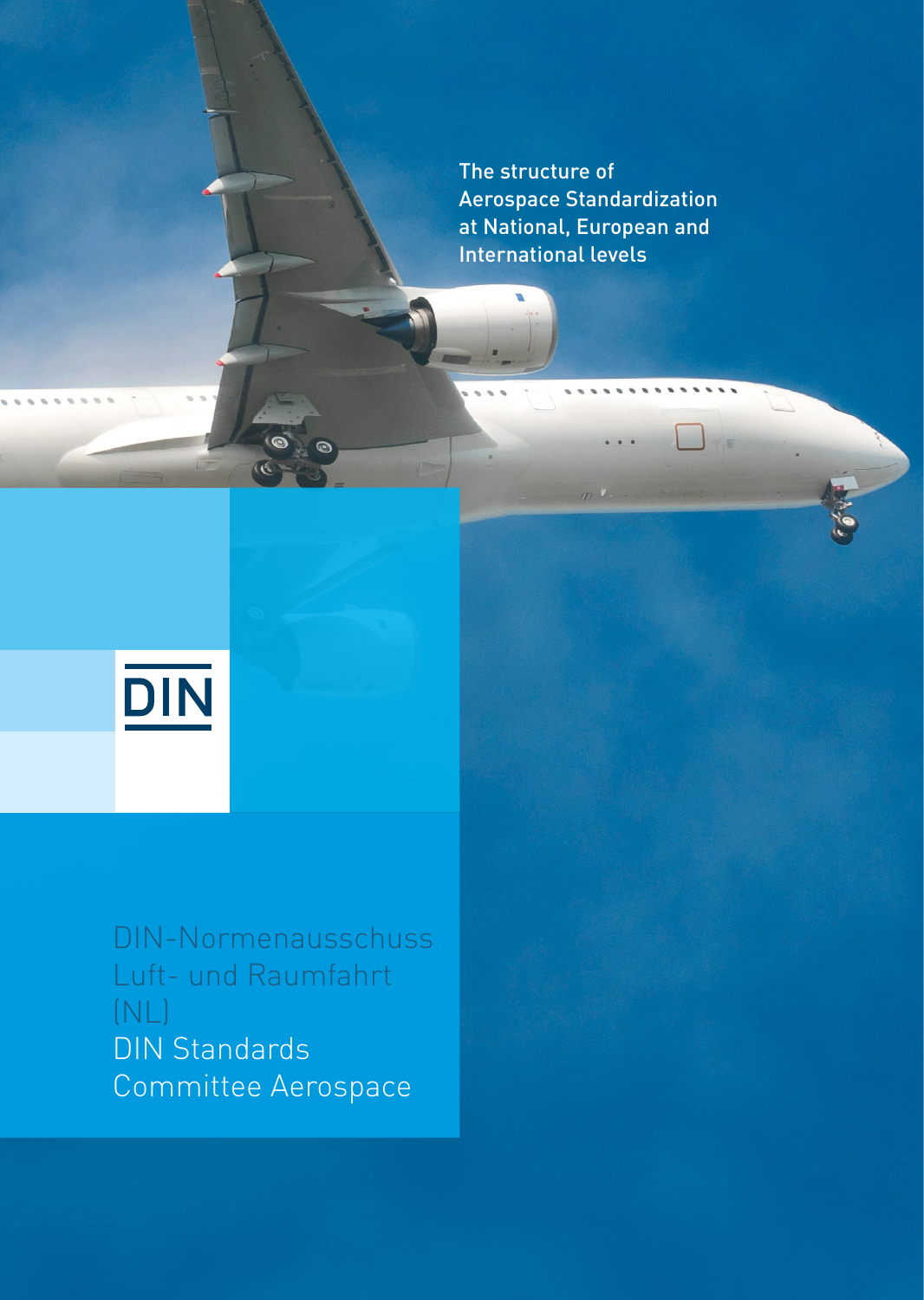

## The structure of Aerospace Standardization at National, European and International levels

ASD-STAN (formerly AECMA-STAN) develops European aerospace standards itself and in liaison with the European Committee for Standardization (CEN), the European Committee for electrotechnical Standardization (CENELEC), the European Aerospace Quality Group (EAQG) and the European Co-operation on Space Standardization (ECSS).

ISO = International Organization for Standardization TC = Technical Committee SC = Subcommittee AA = Working group WG = Working group Darker shaded = Secretariat DIN

| <b>SECTION 7</b> | <b>Environment protection and engine technology</b>        |
|------------------|------------------------------------------------------------|
| NA 131-07-01 AA  | Environment protection, engine technology                  |
| NA 131-07-02 AA  | <b>Environment protection, REACH</b>                       |
| <b>SECTION 8</b> | <b>Airports</b>                                            |
| NA 131-08-01 AA  | Air freight and ground equipment                           |
| NA 131-08-02 AA  | Airport infrastructure                                     |
| <b>SECTION 9</b> | <b>Cabin and Cargo</b>                                     |
| NA 131-09 FBR    | Steering Committee of the Section Cabin and Cargo          |
| NA 131-09-01 AA  | Cabin monuments and supply systems                         |
| NA 131-09-02 AA  | Seats, inflight entertainment                              |
| NA 131-09-03 AA  | Interior lining, floorcovering and hatracks                |
| NA 131-09-04 AA  | Supply systems (air conditioning, air, water, waste water) |
| NA 131-09-05 AA  | Displays, projection and lighting                          |
| NA 131-09-06 AA  | <b>Ideal Cabin Environment - ICE</b>                       |
| NA 131-09-07 AA  | <b>Test procedure</b>                                      |
| NA 131-09-08 AA  | <b>Boarding Efficiency</b>                                 |
| NA 131-09-09 AA  | <b>Baggage and Cargo Space</b>                             |
|                  |                                                            |

**Chemische Parameter**

**CEN/TC 436 Cabin Air Quality on civil aircraft - Chemical Agents** 

| <b>COMMITTEES OUTSIDE OF THE DIN STANDARDS COMMITTEE AEROSPACE</b> |                                                                                                                     |  |  |
|--------------------------------------------------------------------|---------------------------------------------------------------------------------------------------------------------|--|--|
|                                                                    | NA 145-04-02-02 GAK Additive Manufacturing - Joint working group<br>NWT/NL/NAS: Additive manufacturing in aerospace |  |  |
| NA 087-00-20 GA                                                    | Joint working committee FSF/NL/DKE:<br>Hyperloop systems                                                            |  |  |
| NA 092-00-17 AA                                                    | Welding in aerospace (DVS AG A 9)                                                                                   |  |  |
|                                                                    |                                                                                                                     |  |  |

- 
- 
- 
- 

| NATIONAL (DIN)                      |                                                                                                                             | EUROPEAN (ASD-STAN, CEN, CENELEC)                                                                                                            |  | <b>INTERNATIONAL (ISO)</b>                                                                                                                          |  |
|-------------------------------------|-----------------------------------------------------------------------------------------------------------------------------|----------------------------------------------------------------------------------------------------------------------------------------------|--|-----------------------------------------------------------------------------------------------------------------------------------------------------|--|
| <b>AEROSPACE</b>                    | STEERING COMMITTEE OF THE GROUP OF SPONSORS OF THE<br>DIN STANDARDS COMMITTEE   DIN STANDARDS COMMITTEE<br><b>AEROSPACE</b> | <b>ASD-STAN GENERAL ASSEMBLY</b><br><b>ASD-STAN BOARD</b>                                                                                    |  | <b>ISO/TC 20</b><br><b>AIRCRAFT AND SPACE VEHICLES</b>                                                                                              |  |
|                                     | ADVISORY AND STRATEGY GROUP OF THE DIN STANDARDS<br><b>COMMITTEE AEROSPACE</b>                                              | <b>ASD-STAN TECHNICAL AUTHORITY</b>                                                                                                          |  |                                                                                                                                                     |  |
|                                     | <b>INNOVATION GROUP OF THE DIN STANDARDS</b><br><b>COMMITTEE AEROSPACE</b>                                                  | <b>ASD-STAN INNOVATION GROUP</b>                                                                                                             |  |                                                                                                                                                     |  |
|                                     |                                                                                                                             |                                                                                                                                              |  |                                                                                                                                                     |  |
| <b>SECTION 1</b><br>NA 131-01 FBR   | <b>Unmanned aircraft systems</b><br>Steering Committee of the Section Unmanned Aircraft                                     | <b>ASD-STAN DOMAIN 5 Autonomous Flying</b><br><b>UAS Unmanned Aircraft Systems</b><br>WG8                                                    |  | ISO/TC 20/SC 16 Unmanned aircraft systems<br>Detect And Avoid (DAA)<br>AG <sub>5</sub>                                                              |  |
|                                     | <b>Systems</b>                                                                                                              |                                                                                                                                              |  | WG <sub>1</sub><br>General                                                                                                                          |  |
| NA 131-01-01 AA<br>NA 131-01-02 AA  | General<br><b>Technical Systems</b>                                                                                         |                                                                                                                                              |  | WG <sub>2</sub><br>Product manufacturing and maintenance                                                                                            |  |
| NA 131-01-03 AA                     | <b>Operations</b>                                                                                                           |                                                                                                                                              |  | WG <sub>3</sub><br>Operations and procedures<br>WG 4<br><b>UAS Traffic Management</b>                                                               |  |
| NA 131-01-04 AA                     | <b>UAS Traffic Management (UTM)</b>                                                                                         |                                                                                                                                              |  | <b>WG 5</b><br>Testing and evaluation                                                                                                               |  |
| NA 131-01-05 AA                     | <b>Drone-Detection</b>                                                                                                      |                                                                                                                                              |  | <b>UAS subsystems</b><br>WG 6                                                                                                                       |  |
| <b>SECTION 2</b>                    | <b>Materials and processes</b>                                                                                              | <b>ASD-STAN DOMAIN 4 Materials</b>                                                                                                           |  | ISO/TC 20/SC 18 Materials                                                                                                                           |  |
| NA 131-02-01 AA<br>NA 131-02-02 AA  | Composite material                                                                                                          | Light alloys<br>WG 1<br><b>Steels</b>                                                                                                        |  | Surface treatment<br>WG 1                                                                                                                           |  |
| NA 131-02-03 AA                     | Adhesives, core materials<br>Elastomeric bond, density bulk                                                                 | WG <sub>3</sub><br>Welding/brazing<br><b>WG4</b>                                                                                             |  |                                                                                                                                                     |  |
| NA 131-02-04 AA                     | Surface protection                                                                                                          | <b>WG 5</b><br>Test methods                                                                                                                  |  |                                                                                                                                                     |  |
| NA 131-02-05 AA                     | Metallic materials                                                                                                          | WG 6<br>Surface treatments                                                                                                                   |  |                                                                                                                                                     |  |
|                                     |                                                                                                                             | WG 7<br>Elastomers/sealants<br>WG8<br>Composite                                                                                              |  |                                                                                                                                                     |  |
|                                     |                                                                                                                             | WG 11 Super alloy                                                                                                                            |  |                                                                                                                                                     |  |
|                                     |                                                                                                                             | WG 14 AM (Additive Manufacturing)                                                                                                            |  |                                                                                                                                                     |  |
|                                     |                                                                                                                             | WG 15 Non Destructive Testings                                                                                                               |  |                                                                                                                                                     |  |
| <b>SECTION 3</b>                    | <b>Mechanics</b>                                                                                                            | <b>ASD-STAN DOMAIN 3 Mechanical</b>                                                                                                          |  | ISO/TC 20/SC 4 Aerospace fastener systems                                                                                                           |  |
| NA 131-03 FBR<br>NA 131-03-01 AA    | <b>Steering Committee of the Section Mechanics</b><br>Aerospace fasteners                                                   | Parts of mechanical systems<br>WG 1<br>WG <sub>2</sub><br><b>Fasteners</b>                                                                   |  | <b>Supporting documents</b><br>WG <sub>3</sub><br>ISO/TC 20/SC 10 Aerospace fluid systems and components                                            |  |
| NA 131-03-02 AA                     | Fluidic systems and components                                                                                              | WG <sub>3</sub><br>Hydraulics systems                                                                                                        |  | Joint ISO/TC 20/SC 10 - ISO/TC 131/SC 7 WG: Seals and seal retainers<br>WG <sub>1</sub>                                                             |  |
| NA 131-03-03 AA                     | Components of mechanical systems                                                                                            | WG 4<br>New product standards, REACH compatible                                                                                              |  | Tubing and tube retaining devices<br>WG <sub>3</sub>                                                                                                |  |
|                                     |                                                                                                                             | WG <sub>5</sub><br>Plastic-free packaging<br>WG 6<br><b>Fastener Coatings</b>                                                                |  | WG 6<br>Couplings for rigid pipe<br>Hydraulic fluids and fluid contamination control<br>WG8                                                         |  |
| <b>SECTION 4</b>                    | <b>Steering Committee Electrical, Avionics</b>                                                                              | <b>ASD-STAN DOMAIN 2 Electrical</b>                                                                                                          |  | WG 9<br>Hydraulic power and actuation equipment                                                                                                     |  |
| NA 131-04 FBR                       | Steering Committee of the Section Electrical, Avionics                                                                      | WG 1<br>Electrical network                                                                                                                   |  | WG 14 Hose assemblies                                                                                                                               |  |
| NA 131-04-01 AA                     | Electrical aircraft systems                                                                                                 | WG <sub>2</sub><br>Cables and stripping tools                                                                                                |  | ISO/TC 20/SC 1 Aerospace electrical requirements                                                                                                    |  |
| NA 131-04-02 AA<br>NA 131-04-03 AA  | Electrical cables<br><b>Electrical connectors</b>                                                                           | WG <sub>3</sub><br>Elements of connection (connectors, contacts, rear accessories, crimping tools)<br>WG 4<br>Relays, switches, push-buttons |  | Solid state remote power controllers - Performance requirements<br>WG <sub>3</sub><br>and Hybrid remote power controller - Performance requirements |  |
| NA 131-04-05 AA                     | Switch, relays and protection devices                                                                                       | WG <sub>5</sub><br><b>Protection devices</b>                                                                                                 |  | Aircraft electric cables - General requirements<br>WG <sub>5</sub>                                                                                  |  |
| NA 131-04-06 AA                     | Lamps                                                                                                                       | WG 6<br><b>Exterior and cockpit lighting</b>                                                                                                 |  | Aircraft circuit breakers<br>WG 9                                                                                                                   |  |
| NA 131-04-07 AA                     | Electric power supply                                                                                                       | WG 7<br><b>Batteries</b>                                                                                                                     |  | WG 13 Characteristics of aircraft electrical systems (Revision of ISO 1540)<br>WG 15 LED power light                                                |  |
| NA 131-04-08 AA<br>NA 131-04-09 AA  | Harness components<br>Avionics                                                                                              | WG8<br>Installation technologies<br>WG 9<br>Data bus                                                                                         |  |                                                                                                                                                     |  |
| NA 131-04-10 AA                     | Fibre optic cables and components                                                                                           | WG 10 Optical                                                                                                                                |  |                                                                                                                                                     |  |
|                                     |                                                                                                                             | WG 11 IMA packaging                                                                                                                          |  |                                                                                                                                                     |  |
|                                     |                                                                                                                             | WG 12 MOAA Modular and open avionics architecture                                                                                            |  |                                                                                                                                                     |  |
|                                     |                                                                                                                             | <b>ASD-STAN DOMAIN 7 Digital Projects</b>                                                                                                    |  |                                                                                                                                                     |  |
|                                     |                                                                                                                             | LOTAR LOng Term Archiving and Retrieval of<br>WG 1<br><b>Digital Technical Product Data</b>                                                  |  |                                                                                                                                                     |  |
|                                     |                                                                                                                             | WG <sub>2</sub><br><b>RFID Radio Frequency Identification</b>                                                                                |  |                                                                                                                                                     |  |
|                                     |                                                                                                                             | WG <sub>3</sub><br>Prognostics and Health Monitoring (PHM)<br>WG 4<br><b>Blockchain for Aviation (BC4A)</b>                                  |  |                                                                                                                                                     |  |
|                                     |                                                                                                                             |                                                                                                                                              |  |                                                                                                                                                     |  |
| <b>SECTION 5</b><br>NA 131-05-01 AA | Security, quality and management processes<br>Basic principles of management processes                                      | <b>ASD-STAN DOMAIN 1 Program Management and System Engineering</b><br>WG 11 System definition and realization                                |  |                                                                                                                                                     |  |
| NA 131-05-02 AA                     | Air Traffic Management (ATM)                                                                                                | WG 12 Programme phasing and planning                                                                                                         |  |                                                                                                                                                     |  |
| NA 131-05-03 AA                     | <b>Basics and terminology</b>                                                                                               | WG 13 Configuration management                                                                                                               |  | ISO/TC 20/SC 8 Aerospace terminology                                                                                                                |  |
|                                     |                                                                                                                             | WG 14 Risk management<br>WG 15 ILS and obsolescence management                                                                               |  | Flight dynamics concepts, quantities and symbols<br>WG 2                                                                                            |  |
|                                     |                                                                                                                             | WG 16 RAMS (Reliability, availability, maintainability and safety)                                                                           |  |                                                                                                                                                     |  |
|                                     |                                                                                                                             | ASD-STAN DOMAIN 6 Quality and safety management                                                                                              |  | ISO/TC 20/SC 6 Standard atmosphere                                                                                                                  |  |
|                                     |                                                                                                                             | <b>EAQG European Aerospace Quality Group</b><br>WG 1                                                                                         |  | Atmosphere from 30 to 120 km<br>WG 1                                                                                                                |  |
|                                     |                                                                                                                             | WG 4<br><b>Design Organization Approval (DOA)</b><br>Relation EN 9100 and Part 21 (step 1 DOA)<br>WG <sub>5</sub>                            |  |                                                                                                                                                     |  |
|                                     |                                                                                                                             | <b>CEN/TC 377 Air Traffic Management (ATM)</b>                                                                                               |  |                                                                                                                                                     |  |
|                                     |                                                                                                                             | WG <sub>1</sub><br><b>Ilnformation security in ATM</b>                                                                                       |  |                                                                                                                                                     |  |
|                                     |                                                                                                                             |                                                                                                                                              |  |                                                                                                                                                     |  |
| <b>SECTION 6</b><br>NA 131-06-01 AA | <b>Space and terrestrial applications</b><br>Space                                                                          | <b>ASD-STAN DOMAIN 10 Space</b><br><b>CEN/CLC/JTC 5 Space</b>                                                                                |  | ISO/TC 20/SC 13 Space data and information transfer systems<br>ISO/TC 20/SC 14 Space systems and operations                                         |  |
| NA 131-06-02 AA                     | Interoperability of information, communication and                                                                          | Navigation and positioning receivers for road applications<br>WG 1                                                                           |  | Chair's Advisory Group<br>AG <sub>1</sub>                                                                                                           |  |
|                                     | navigation systems                                                                                                          | WG <sub>2</sub><br><b>Space Situational Awareness Monitoring</b>                                                                             |  | <b>Terminology Task Force</b><br>AG <sub>2</sub>                                                                                                    |  |
|                                     |                                                                                                                             | WG 6<br>Upstream standards<br>WG 7<br>Future activities in space standardization                                                             |  | WG 1<br>Design engineering and production<br>System requirements, verification and validation, interfaces,<br>WG <sub>2</sub>                       |  |
| <b>SECTION 7</b><br>NA 131-07-01 AA | <b>Environment protection and engine technology</b><br>Environment protection, engine technology                            | WG8<br>SBAS receivers performances for Maritime applications                                                                                 |  | integration, and test                                                                                                                               |  |
| NA 131-07-02 AA                     | Environment protection, REACH                                                                                               |                                                                                                                                              |  | WG <sub>3</sub><br>Operations and support systems                                                                                                   |  |
| <b>SECTION 8</b>                    | <b>Airports</b>                                                                                                             |                                                                                                                                              |  | WG 4<br>Space environment (natural and artificial)<br>WG <sub>5</sub><br>Space System Program Management and Quality                                |  |
| NA 131-08-01 AA                     | Air freight and ground equipment                                                                                            | CEN/TC 274 Aircraft ground support equipment                                                                                                 |  | WG 6<br>Materials and processes                                                                                                                     |  |
| NA 131-08-02 AA<br><b>SECTION 9</b> | Airport infrastructure<br><b>Cabin and Cargo</b>                                                                            | <b>Working Group Revision</b><br>WG 1<br><b>ASD-STAN DOMAIN 12 Cabin</b>                                                                     |  | WG 7<br><b>Orbital Debris Working Group</b>                                                                                                         |  |
| NA 131-09 FBR                       | Steering Committee of the Section Cabin and Cargo                                                                           | <b>Seats and Inflight Entertainment</b><br>WG 1                                                                                              |  | ISO/TC 20/SC 9 Air cargo and ground equipment                                                                                                       |  |

| NA 131-04-07 AA | Electric power supply             |
|-----------------|-----------------------------------|
| NA 131-04-08 AA | Harness components                |
| NA 131-04-09 AA | Avionics                          |
| NA 131-04-10 AA | Fibre optic cables and components |
|                 |                                   |

| <b>SECTION 5</b> | Security, quality and management processes |
|------------------|--------------------------------------------|
| NA 131-05-01 AA  | Basic principles of management processes   |
| NA 131-05-02 AA  | Air Traffic Management (ATM)               |
| NA 131-05-03 AA  | <b>Basics and terminology</b>              |

| <b>SECTION 6</b> | <b>Space and terrestrial applications</b>                                |
|------------------|--------------------------------------------------------------------------|
| NA 131-06-01 AA  | Space                                                                    |
| NA 131-06-02 AA  | Interoperability of information, communication and<br>navigation systems |

| <b>CEN/TC 274</b>                  | Aircraft ground support equipment          |
|------------------------------------|--------------------------------------------|
| WG <sub>1</sub>                    | <b>Working Group Revision</b>              |
| <b>ASD-STAN DOMAIN 12</b><br>Cabin |                                            |
| WG <sub>1</sub>                    | <b>Seats and Inflight Entertainment</b>    |
| WG <sub>2</sub>                    | <b>Ditching Equipment</b>                  |
| WG <sub>3</sub>                    | Cabin monuments and supply systems         |
| WG 4                               | Displays, projection and interior lighting |

**ASD-STAN DOMAIN 8 Luftfahrzeugantriebe und -technologien Aero engines and technologies**

**ASD-STAN DOMAIN 9 Environment** 

WG 1 Chemical substances declaration standards

**ISO/TC 20/SC 17 Airport infrastructure**

WG 1 Infrastructure and equipment for vertiports